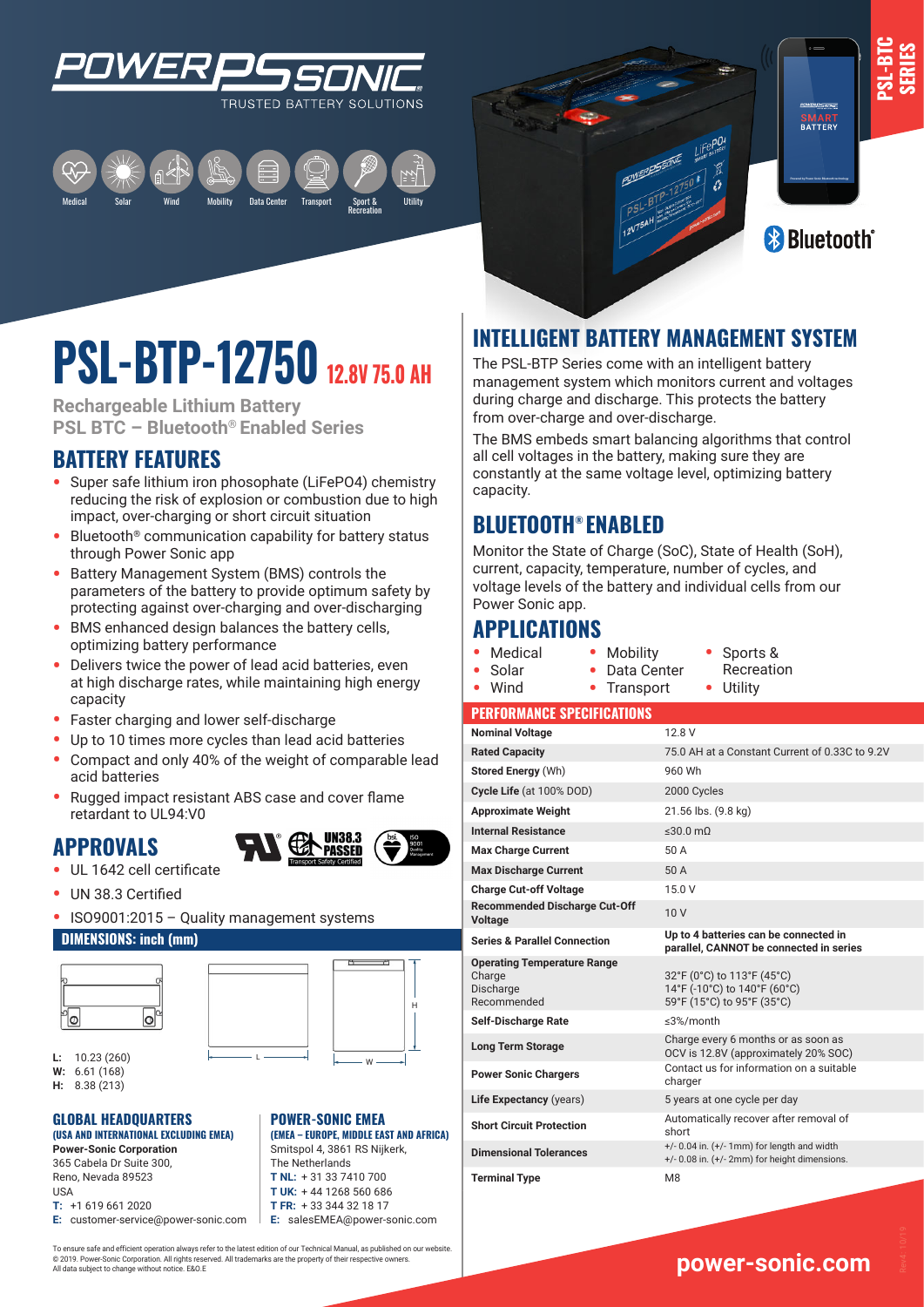

### **CAPACITY OF LiFeP04 vs. LEAD ACID AT VARIOUS CURRENTS OF DISCHARGE**

*WER* 



TRUSTED BATTERY SOLUTIONS

#### **DISCHARGE VOLTAGE PROFILES AT VARIOUS RATES 25°C AMBIENT TEMPERATURE**



**Capacity (% rated)**

#### **DISCHARGE VOLTAGE PROFILES AT 0.5C DISCHARGE RATE VARIOUS AMBIENT TEMPERATURES**



#### **CYCLE LIFE vs. VARIOUS TEMPERATURE 0.2C CHARGE/0.5C DISCHARGE @ 100% DOD**



#### **CHARGING CHARACTERISTICS (0.2C AMP @ 25°C)**



# **PSL-BTP-12750 12.8V 75.0 AH**

**Rechargeable Lithium Battery PSL BTC – Bluetooth® Enabled Series**

## **BENEFITS OF LITHIUM**

Lithium offers several perormance benefits versus it's sealed lead acid (SLA) equivelant. A lithium battery's capacity is independent from the discharge rate and provides constant power throughout it's discharge. The degredation of a lithium battery at a high temperature is significantly reduced in comparison to SLA.

Lithium has ten times the cycle life as SLA at room temperature. Even at an elevated temperature, lithium still has increased cycle life over SLA at room temperature.

Lastly, Lithium charging follows a similar charging profile as SLA, Constant Current Constant Voltage (CC/CV). However, lithium can be charged faster, without the need for a maintenance float charge.

#### **BMS TECHNICAL SPECIFICATIONS**

| Over-charge                                     |                                                                                             |
|-------------------------------------------------|---------------------------------------------------------------------------------------------|
| Over-charge protection voltage for each cell    | 3 8 V                                                                                       |
| Over-charge release voltage for each cell       | 3.6V                                                                                        |
| Over-charge release method                      | Protection releases when all cell<br>voltages drop below the over-charge<br>release voltage |
| Over-discharge                                  |                                                                                             |
| Over-discharge protection voltage for each cell | 24V                                                                                         |
| Over-discharge release voltage for each cell    | 2.8V                                                                                        |
| Over-discharge release method                   | Protection releases upon charging                                                           |
| Over current                                    |                                                                                             |
| Discharge over current protection               | 150-200 A                                                                                   |
| Over-current delay time                         | $1-3S$                                                                                      |
| Over current release condition                  | Protection releases upon removing load<br>and charging                                      |
| <b>Battery temperature</b>                      |                                                                                             |
| Over-temperature protection                     | $65 \pm 5$ °C                                                                               |
| <b>Release temperature</b>                      | $50 \pm 5^{\circ}$ C                                                                        |
| <b>Short circuit protection</b>                 |                                                                                             |
| <b>Function condition</b>                       | External short circuit                                                                      |
| Short circuit delay time                        | $200 \text{ ms}$                                                                            |
| <b>Release condition</b>                        | Protection releases upon removing short<br>circuit and charging                             |

## **FURTHER INFORMATION**

Please refer to our website **www.power-sonic.com** or email us at **technical-support@power-sonic.com** for a complete range of useful downloads, such as product catalogs, material safety data sheets (MSDS), ISO certification, etc.